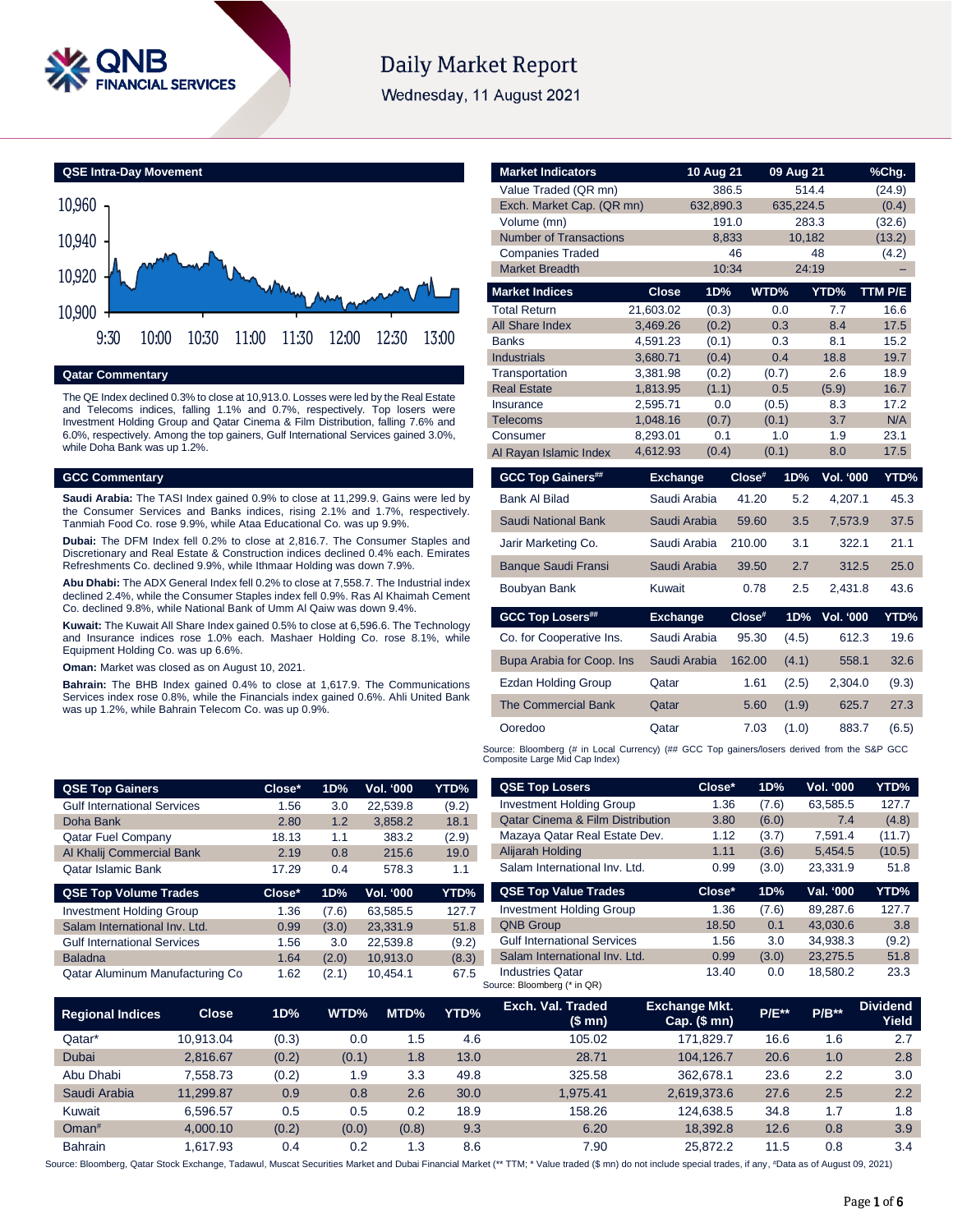# **Qatar Market Commentary**

- The QE Index declined 0.3% to close at 10,913.0. The Real Estate and Telecoms indices led the losses. The index fell on the back of selling pressure from GCC and foreign shareholders despite buying support from Qatari shareholders.
- Investment Holding Group and Qatar Cinema & Film Distribution were the top losers, falling 7.6% and 6.0%, respectively. Among the top gainers, Gulf International Services gained 3.0%, while Doha Bank was up 1.2%.
- Volume of shares traded on Tuesday fell by 32.6% to 191.0mn from 283.3mn on Monday. However, as compared to the 30-day moving average of 143.5mn, volume for the day was 33.1% higher. Investment Holding Group and Salam International Inv. Ltd. were the most active stocks, contributing 33.3% and 12.2% to the total volume, respectively.

| <b>Overall Activity</b>        | Buy %*   | Sell %*  | Net (QR)        |
|--------------------------------|----------|----------|-----------------|
| Qatari Individuals             | 47.16%   | 49.49%   | (9,023,452.2)   |
| <b>Oatari Institutions</b>     | 15.45%   | 11.12%   | 16,718,794.1    |
| Qatari                         | 62.61%   | 60.62%   | 7,695,341.9     |
| <b>GCC Individuals</b>         | 1.06%    | 0.74%    | 1,249,679.1     |
| <b>GCC</b> Institutions        | 1.70%    | 2.67%    | (3,742,193.5)   |
| <b>GCC</b>                     | 2.76%    | 3.41%    | (2,492,514.3)   |
| Arab Individuals               | 15.28%   | 14.96%   | 1,229,561.8     |
| <b>Arab Institutions</b>       | $0.00\%$ | $0.00\%$ |                 |
| Arab                           | 15.28%   | 14.96%   | 1,229,561.8     |
| <b>Foreigners Individuals</b>  | 5.59%    | 5.93%    | (1,300,214.1)   |
| <b>Foreigners Institutions</b> | 13.76%   | 15.09%   | (5, 132, 175.3) |
| <b>Foreigners</b>              | 19.35%   | 21.01%   | (6,432,389.4)   |

Source: Qatar Stock Exchange (\*as a % of traded value)

# **Earnings Releases and Earnings Calendar**

## **Earnings Releases**

| Company                                                     | <b>Market</b>  | <b>Currency</b> | Revenue (mn)<br><b>2Q2021</b> | % Change<br>YoY | <b>Operating Profit</b><br>(mn) 2Q2021 | % Change<br>YoY   | <b>Net Profit</b><br>(mn) 2Q2021 | $\frac{9}{6}$<br>Change<br>YoY |
|-------------------------------------------------------------|----------------|-----------------|-------------------------------|-----------------|----------------------------------------|-------------------|----------------------------------|--------------------------------|
| Abdullah Saad Mohammed Abo<br>Moati for Bookstores Co.      | Saudi Arabia   | <b>SR</b>       | 45.4                          | 25.5%           | 2.8                                    | N/A               | 1.9                              | N/A                            |
| The Mediterranean and Gulf<br>Insurance and Reinsurance Co. | Saudi Arabia   | <b>SR</b>       | 292.7                         | 16.3%           |                                        |                   | 8.8                              | $-67.3%$                       |
| Saudi Cement Co.                                            | Saudi Arabia   | <b>SR</b>       | 348.1                         | 17.0%           | 91.9                                   | 10.9%             | 86.4                             | 14.1%                          |
| Air Arabia                                                  | Dubai          | <b>AED</b>      | 495.7                         | 313.8%          | -                                      | $\qquad \qquad -$ | 10.4                             | N/A                            |
| Al Ramz Corporation Investment<br>And Development           | Dubai          | <b>AED</b>      | 8.9                           | 251.8%          |                                        |                   | 19.9                             | $-7.6%$                        |
| Alliance Insurance                                          | Dubai          | <b>AED</b>      | 74.0                          | 17.1%           | -                                      |                   | 11.5                             | $-21.0%$                       |
| Wahat Al Zaweya Holding                                     | Abu Dhabi      | <b>AED</b>      | 1.3                           | $-42.3%$        |                                        |                   | (73.3)                           | N/A                            |
| Easy Lease Motor Cycle Rental                               | Abu Dhabi      | <b>AED</b>      | 65.1                          | 86.0%           | $-$                                    |                   | 15.0                             | 82.0%                          |
| Al Yah Satellite Communications<br>Company                  | Abu Dhabi      | <b>AED</b>      | 100.0                         | $-0.6%$         | 24.8                                   | $-7.5%$           | 14.2                             | $-26.6%$                       |
| Ras Alkhaima National<br>Insurance Co.                      | Abu Dhabi      | <b>AED</b>      | 110.7                         | $-24.3%$        | -                                      |                   | 5.1                              | $-7.0%$                        |
| <b>Finance House</b>                                        | Abu Dhabi      | <b>AED</b>      | 44.5                          | $-20.0%$        | 9.6                                    | 4.6%              | 9.6                              | 9.0%                           |
| Waha Capital                                                | Abu Dhabi      | <b>AED</b>      | 78.5                          | 8.7%            | 314.9                                  | $-38.9%$          | 153.9                            | $-42.4%$                       |
| Al Buhaira National Insurance<br>Company                    | Abu Dhabi      | <b>AED</b>      | 226.0                         | $-0.6%$         | $\overline{\phantom{0}}$               |                   | 6.9                              | $-26.2%$                       |
| Abu Dhabi National Oil Co. For<br><b>Distribution</b>       | Abu Dhabi      | <b>AED</b>      | 5.018.4                       | 66.4%           | 565.2                                  | 0.5%              | 521.4                            | 2.1%                           |
| <b>Umm AI Qaiwain General</b><br>Investment Co.             | Abu Dhabi      | <b>AED</b>      | 23.3                          | 20.9%           |                                        |                   | 21.7                             | 23.5%                          |
| <b>Insurance House</b>                                      | Abu Dhabi      | <b>AED</b>      | 53.8                          | $-0.2%$         | $\overline{\phantom{0}}$               |                   | 2.1                              | $-38.2%$                       |
| Agthia Group                                                | Abu Dhabi      | <b>AED</b>      | 652.8                         | 25.8%           | 22.7                                   | 41.0%             | 20.7                             | 28.0%                          |
| <b>Bahrain National Holding</b><br>Company                  | <b>Bahrain</b> | <b>BHD</b>      | 9.9                           | 14.4%           |                                        |                   | 1.3                              | 3.3%                           |

Source: Company data, DFM, ADX, MSM, TASI, BHB.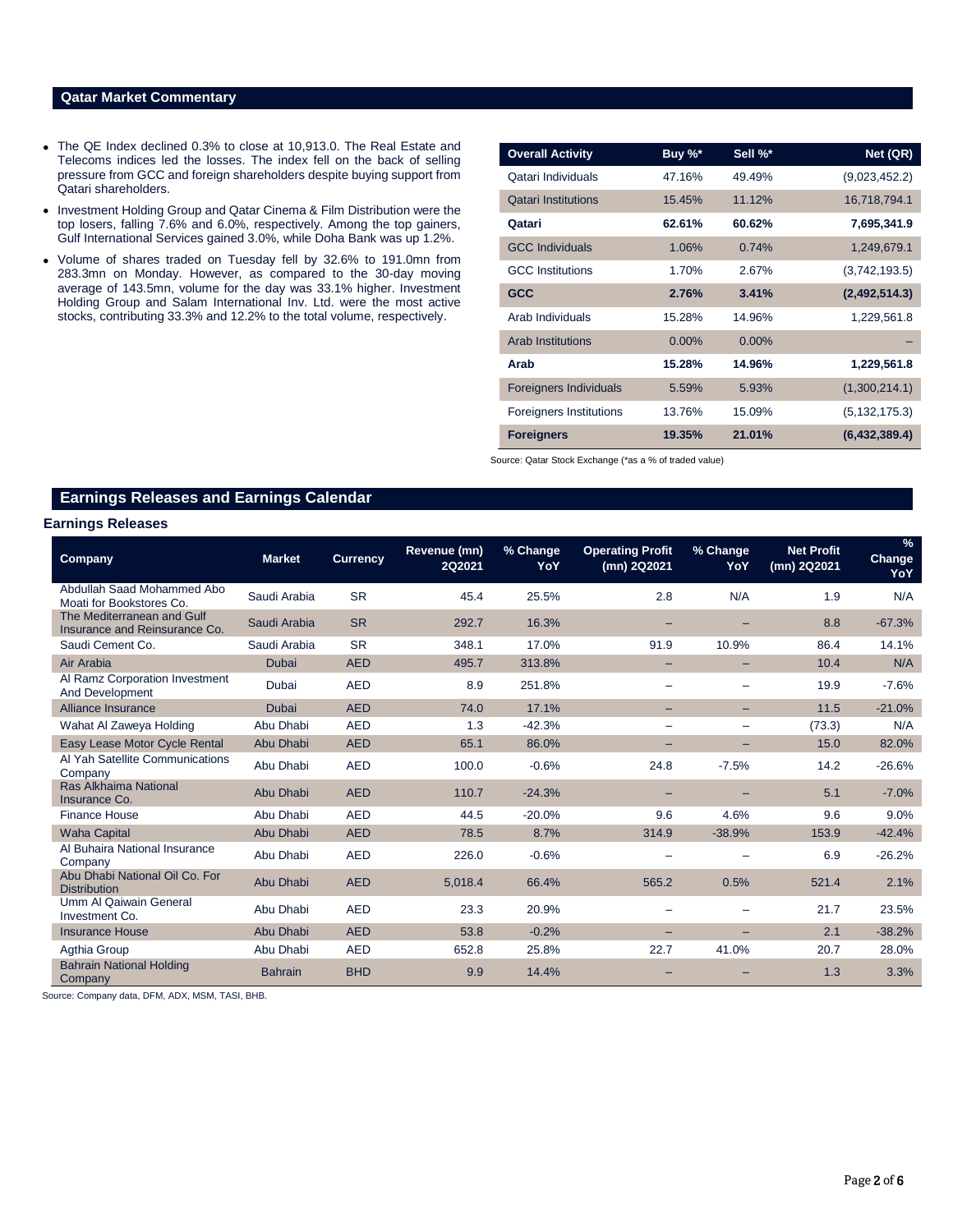### **Earnings Calendar**

| <b>Tickers</b> | <b>Company Name</b>                              | Date of reporting 2Q2021 results | No. of days remaining | <b>Status</b> |
|----------------|--------------------------------------------------|----------------------------------|-----------------------|---------------|
| QFBQ           | <b>Qatar First Bank</b>                          | 11-Aug-21                        |                       | Due           |
| <b>MRDS</b>    | Mazaya Qatar Real Estate Development             | 11-Aug-21                        | 0                     | <b>Due</b>    |
| <b>MCCS</b>    | Mannai Corporation                               | 11-Aug-21                        |                       | <b>Due</b>    |
| <b>BLDN</b>    | <b>Baladna</b>                                   | 11-Aug-21                        | 0                     | <b>Due</b>    |
| QOIS           | Qatar Oman Investment Company                    | 11-Aug-21                        |                       | <b>Due</b>    |
| <b>MERS</b>    | Al Meera Consumer Goods Company                  | 11-Aug-21                        | $\Omega$              | Due           |
| <b>ERES</b>    | <b>Ezdan Holding Group</b>                       | 12-Aug-21                        |                       | <b>Due</b>    |
| QGMD           | <b>Qatari German Company for Medical Devices</b> | 12-Aug-21                        |                       | Due           |
| <b>ZHCD</b>    | Zad Holding Company                              | 12-Aug-21                        |                       | Due           |

Source: QSE

# **News**

#### **Qatar**

 **AHCS's bottom line declines 9.3% QoQ in 2Q2021, in-line with our estimate –** Aamal Company (AHCS) reported net profit of QR61.6mn in 2Q2021 as compared to net loss of QR62.2mn in 2Q2020 and net profit of QR67.9mn in 1Q2021, in-line with our estimate of QR62.6mn (variation of -1.7%). The company's Revenue came in at QR398.0mn in 2Q2021, which represents an increase of 53.1% YoY (+27.3% QoQ). EPS amounted to QR0.021 in 6M2021 as compared to QR0.003 in 6M2020. Strong recovery in revenue and earnings growth across the sectors helped Aamal Company report about seven-fold YoY growth in net profit to QR131.1mn in the first half (1H) of 2021. The net underlying profit margin substantially improved to 15.4% in 1H-2021 compared to (-) 1.4% the previous year period. The industrial manufacturing segment's revenue rose 79% to QR173mn and net profit by 28.2% to QR24.4mn. New contract wins led revenues of Aamal Readymix and Aamal Cement grow 6.1% and 27.5% YoY respectively. Aamal Cement's net profit more than tripled to QR1.4mn, while Aamal Readymix reduced its net loss by 51.3% to QR1.9mn as the ongoing measures were implemented to protect margins, reduce costs and improve pricing and product mix amidst intense price competition in the ready-mix market. Finding that all business units benefited from the trend towards normalization in demand levels related to infrastructure projects, Aamal said "as demand continues to track the increasing flow of contracts relating to the FIFA World Cup 2022 and Qatar's pipeline of other major infrastructure projects continues to come on stream, volumes are expected to increase, supporting gradual margin improvement over the course of the second half of 2021 and beyond." Aamal Trading and Distribution's automative businesses including Bridgestone Tyres performed well in the second quarter, delivering enhanced revenue growth and profitability as it benefited from increased operational hours as restrictions started to ease. Further progress is expected in the second half as restrictions continue easing, through enhanced sales and marketing activities and greater availability of stock to meet customer demand. The property segment revenue grew 59.9% YoY to QR120.4mn and net profit was QR93.3mn, reflecting the ongoing normalizing of rental revenues in the first half and the elimination of negative fair value adjustments made in the first half of 2020 at the height of the pandemic restrictions. A growing number of new retail outlets opened at City Center Doha during the first half. Work continues with the development of the City Center frontage which will see the launch of new outdoor cafes and restaurants, as well as landscaping and work on two bridges connecting the mall to the metro station and the central business district, the initiatives

which will improve the customer experience at City Center. The 1H-2021 saw a gradual return to normal for parts of the managed services segment. Revenue was up 8.5% YoY to QR27.3mn and net profit more than doubled to QR0.7mn. (QNB FS Research, QSE, Gulf-Times.com)

- **IGRD's net profit declines 16.6% YoY and 41.2% QoQ in 2Q2021, below our estimate –** Investment Holding Group 's (IGRD) net profit declined 16.6% YoY (-41.2% QoQ) to QR4.8mn in 2Q2021, below our estimate of QR9.3mn. The company's Revenue came in at QR76.7mn in 2Q2021, which represents an increase of 2.5% YoY. However, on QoQ basis Revenue fell 8.0%. EPS amounted to QR0.016 in 6M2021 as compared to QR0.019 in 6M2020. (QNB FS Research, QSE)
- **QGRI posts 22.3% YoY increase but 60.1% QoQ decline in net profit in 2Q2021 –** Qatar General Insurance & Reinsurance Company's (QGRI) net profit rose 22.3% YoY (but declined 60.1% on QoQ basis) to QR18.7mn in 2Q2021.The company's Net earned premiums came in at QR35.9mn in 2Q2021, which represents an increase of 23.0% YoY (+35.3% QoQ). EPS amounted to QR0.021 in 2Q2021 as compared to QR0.017 in 2Q2020 and QR0.051 in 1Q2021. (QSE)
- **QFBQ to hold its investors relation conference call on August 12 –** Qatar First Bank (QFBQ) will hold the conference call with the Investors to discuss the financial results for the Semi-Annual 2021 on August 12, 2021 at 01:30 pm, Doha Time. (QSE)
- **QISI board recommends amendment for up to 100% foreign investors' ownership –** The Board of Directors of Qatar Islamic Insurance Group (QISI) recommended amending the Article of Association section No. (6) to allow foreign investors' ownership to be 100% of the group capital instead of 49%. This was announced on the company website and on the Qatar Stock Exchange social media sites. The statement further announced that the amendment will be subject to approval from related regulatory authorities and will be presented to the Extraordinary General Assembly Meeting for approval in a date that will be further announced. (Peninsula Qatar)
- **ORDS sets out bright future for Internet of Things –** Ooredoo (ORDS) has evaluated the state of the Internet of Things (IoT) marketplace amid the challenges facing enterprises today. A newly published report pinpoints the importance of both devices and operational support to this sector's continued success. While a vast number of enterprises today deploy the IoT, guidance is often needed when considering solutions. Ooredoo seeks to clarify the benefits of managed services when IoT is becoming regarded as a basic digital transformation requirement, increasing internal operational efficiency. A key prediction in the Ooredoo whitepaper, 'Device and Operational Support: The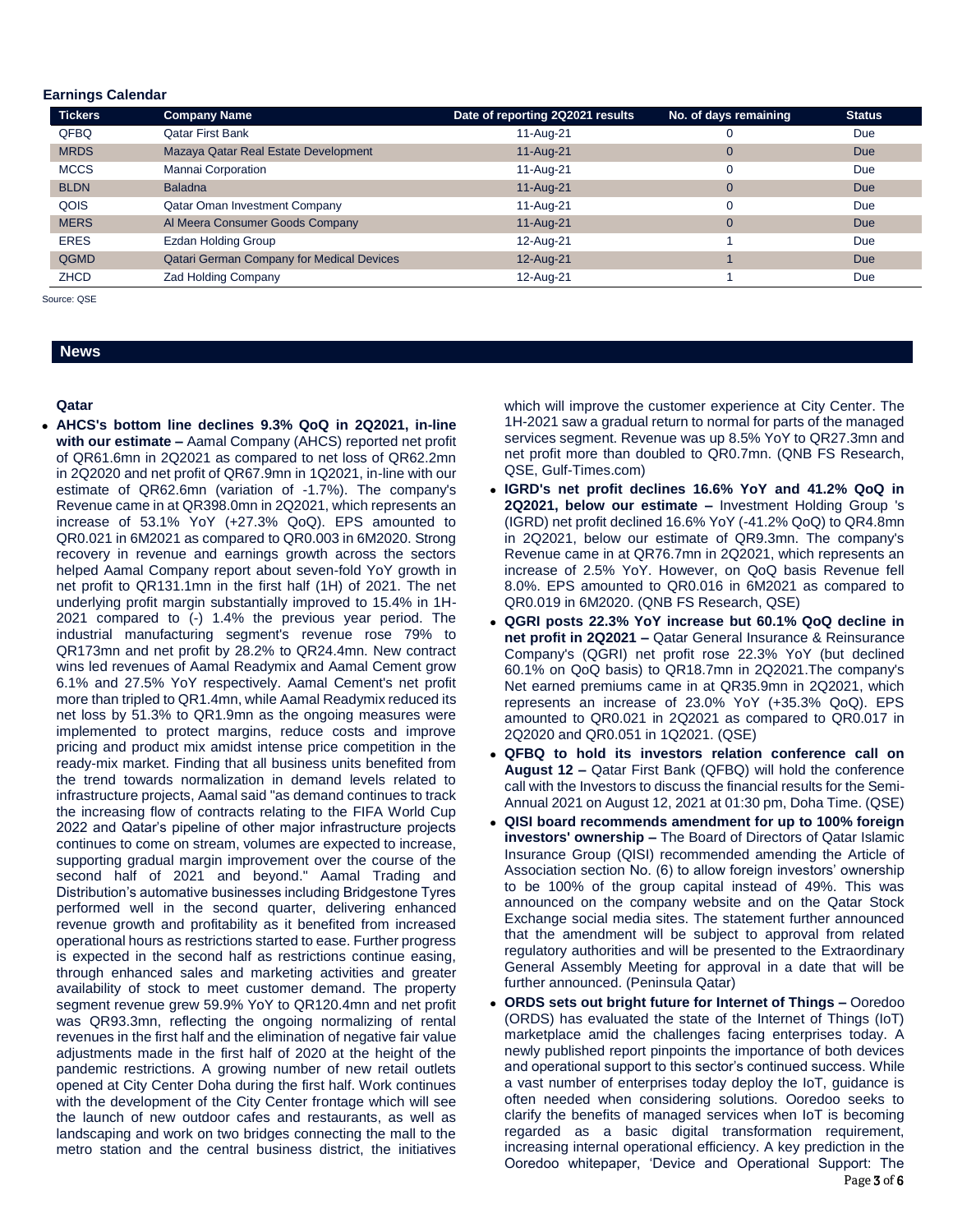Overlooked Components for Successful IoT Deployment', is that it will play a crucial role in enhancing products, solutions and customer engagement while pioneering the creation of top-line revenue streams such as digital services. However, since the birth of this technology, many companies have developed their systems on an ad-hoc basis (what the whitepaper calls 'DIY IoT'). In response to the potential drawbacks of this approach, Ooredoo encourages a shift to a managed end-to-end IoT service. Under a managed IoT regime, the twin roles of devices and operational support to ensure positive business outcomes are crucial. Ooredoo's secure and reliable networks and experience in provisioning single parts and assembling holistic systems alike, allow for the meeting of business needs through an IoT portfolio, including IoT Connect, as well as vertical-specific solutions, such as asset management, waste management, industrial metering, and fleet management. (Gulf-Times.com)

- **VC investments in Qatar startups surge by 182% to QR31mn in 1H2021 –** Startups in Qatar received a record-level funding during the initial two quarters of the year. The first half of 2021 witnessed a significant increase in Venture Capital (VC) activity with total capital being raised to QR31mn, which is 182% higher than QR11mn, as recorded during the second half of 2020, KPMG has said in its recently released second edition of Tech – Startup Investments Round Up. The report tracks quarterly highlights from the Technology and Startup funding space in the Mena region and Turkey. Interestingly, though startups in Qatar experienced fewer deals (10 deals) during the first half of 2021, compared to the second half of 2020 (14 deals), the size of the deals remains robust, signaling increased investor confidence in Qatari startups. The investors in Qatar chose to back industries such as E-commerce, Delivery services and FinTech, which also saw increased demand during the pandemic and retained the top three spots by number and value of deals. Fascinatingly, the startups from the E-commerce sector secured approximately 60 percent of the total funding raised in Qatar. (Peninsula Qatar)
- **Kahramaa and CNA-Q sign MoU –** Qatar General Electricity and Water Corporation (Kahramaa) signed a memorandum of understanding with College of the North Atlantic - Qatar (CNA-Q) on Tuesday. Kahramaa's Shared Services director engineer Abdullah Muhsen Al-Wahdi, and CNA-Q's associate vicepresident for Student Affairs Dr Aljazzi Fetais were the signatories. This collaboration is meant to provide a strategic framework to enhance means of cooperation in the fields of education, training, and development, it was explained in a Kahramaa statement. The importance of the agreement lies in conducting joint projects, research, and exchange of expertise. This integrated approach underpins innovation and development across both entities. Further, the MoU provides CNA-Q students with internship opportunities at Kahramaa facilities and allows them to benefit from these facilities in conducting their capstone projects. It also helps in creating pertinent solutions for professional development and mutually customized staff training. The scope expands to include joint awareness campaigns on energy and water conservation to increase recognition of the importance of energy efficiency. (Gulf-Times.com)
- **Cityscape Qatar to accelerate Gulf state's resurgent real estate market –** With the 2022 FIFA World Cup powering a real estate resurgence in Qatar, Cityscape Qatar is gearing up to showcase a vast array of diverse real estate opportunities aimed at local, regional, and international investors. Held under the patronage of HE the Prime Minister and Interior Minister Sheikh Khalid bin Khalifa bin Abdulaziz Al-Thani, the ninth edition of the three-day real estate exhibition, co-organized by Informa Markets and Elan Events, will run from October 17 to 19 at Doha Exhibition & Convention Centre. Group Director of Cityscape, Chris Speller said: "While the international real estate market took a hit last

year, it's promising to see the movers and shakers across Qatar's market aggressively getting back to business. "With Cityscape Qatar historically regarded as a key date in the networking calendar for industry professionals, we look forward to supporting a return to normal operations, albeit, in a safe and hygienic manner later this year." Top exhibitors currently signed up for the ninth edition include Barwa, Qatari Diar, UDC, Qetaifan Projects, and Ariane Real Estate. (Gulf-Times.com)

### **International**

- **US productivity growth slows in 2Q; labor costs revised down in 1Q –** US worker productivity growth slowed in the second quarter and labor costs were far weaker than previously estimated in the first quarter, the Labor Department said. Nonfarm productivity, which measures hourly output per worker, increased at a 2.3% annualized rate last quarter. Data for the first quarter was revised lower to show productivity rising at a 4.3% rate instead of the previously reported 5.4% pace. Economists polled by Reuters had expected productivity to rise at a 3.5% rate. Productivity jumped early in the pandemic before slumping in the final three months of 2020, and has since rebounded. The seesawing has been partly attributed to the cratering of lower-wage industries, like leisure and hospitality, which have been reopening over the past few months at an increasingly brisk pace. Compared to the second quarter of 2020, productivity rose at a 1.9% pace. Hours worked increased at a 5.5% rate last quarter, accelerating from a revised 4.0% growth pace in the January-March period. Overall output is now 1.2% above pre-pandemic levels but hours worked remain 2.8% below it, the report also showed. The resurgence in economic activity has not been matched by people flooding back into the workforce. On Monday, US job openings jumped to a fresh record high in June, Labor Department data showed. (Reuters)
- **German investor morale falls further on fears over fourth COVID-19 wave –** Investor sentiment in Germany deteriorated for the third month in a row in August on fears that rising COVID-19 infections and a fourth wave of coronavirus cases could hold back the recovery in Europe's largest economy, a survey showed. Germany has recorded more than 3,000 cases a day in the last week, bringing the total to 3.79 million. Germany's death toll has increased to 91,803. The nationwide seven-day incidence rose on Tuesday to 23.5 per 100,000 people, up from 23.1 on Monday. The ZEW economic research institute said its survey of investors' economic sentiment fell to 40.4 from 63.3 points in the previous month. A Reuters poll had forecast a fall to 56.7. A separate ZEW gauge of current conditions rose to 29.3 from 21.9 in July. That compared with a consensus forecast for 30.0 points. While the ZEW figures reflected growing concerns about a fourth wave linked to the more infectious Delta variant, the German infection numbers are still lower than they are in other large European countries. The nationwide seven-day incidence in France has jumped to 237 per 100,000 people and to 265 in Spain. (Reuters) **Regional**
- **Innovest Properties unveils \$200mn Saudi real estate fund –** Innovest Properties, one of Saudi Arabia's largest investment and property companies, has launched a SR755mn Al Ahssa Real Estate Investment Fund in partnership with Blominvest, the investment banking arm of Lebanon's Blom Bank group. According to Innovest Properties, Al Ahssa is a closed private investment fund licensed by the Saudi Capital Market Authority and compliant with the regulations of shariah supervisory board. "The launch of this fund is a major tributary that contributes to the development and consolidation of the real estate sector in the region and crowns our investment successes in the residential real estate sector," remarked its Chairman Mohammed Alkhars. (Zawya)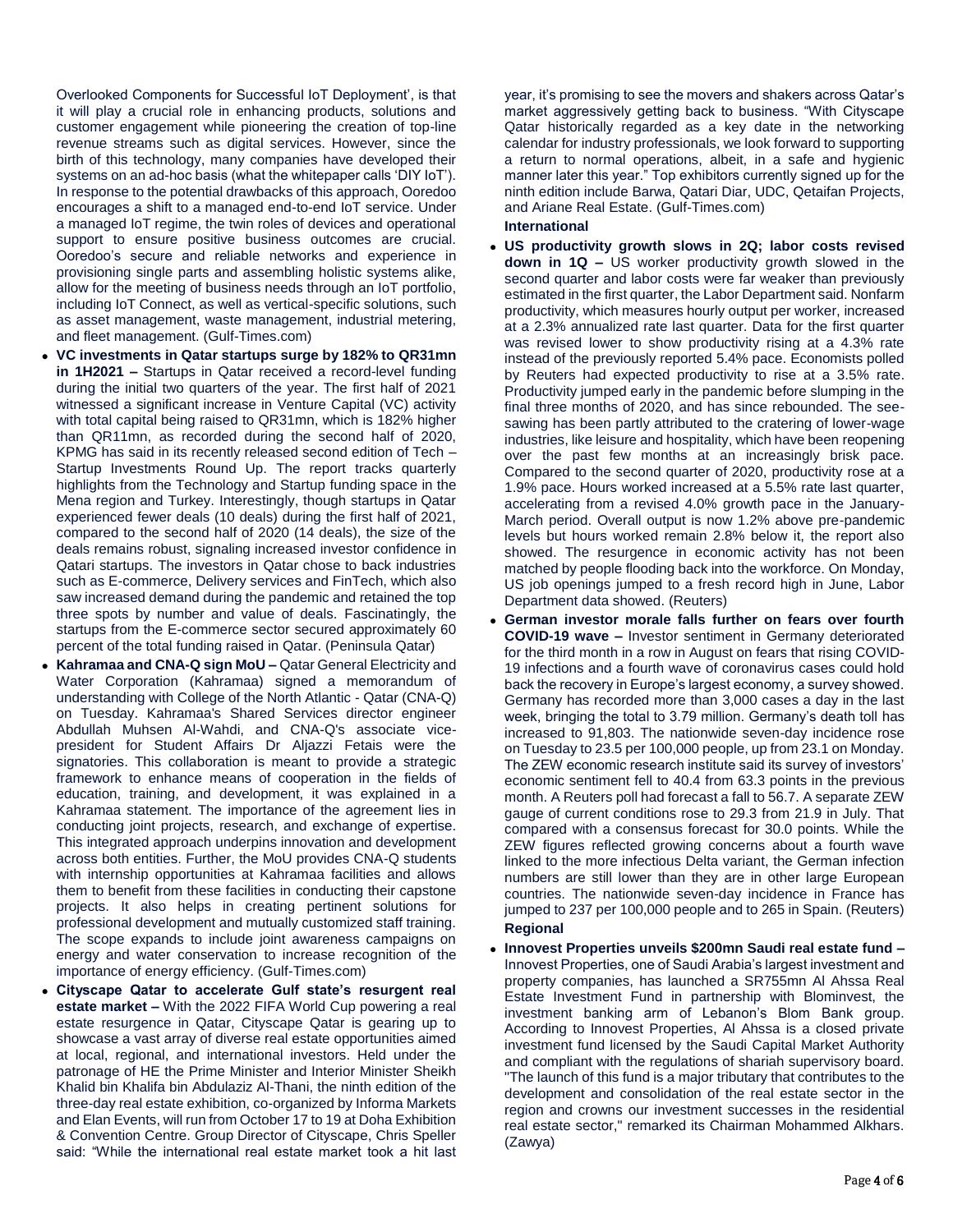- **Oil Allocations: Saudis give full September volumes to 9 in Asia –** Saudi Aramco gave full contractual crude oil supply to at least 9 Asian customers for September sales, according to refinery officials who were informed by the company. At least 2 customers nominated less than their normal contractual supplies and received all volumes. (Bloomberg)
- **Methanol Chemicals plans to raise SR550mn from rights issue –** Rights issue mainly aimed at financing and implementing business plans and future projects, expanding domestic investments, the Saudi chemicals maker says. The company also seeks to raise its financial solvency and decrease borrowing rates and costs. It has appointed Wasatah Capital as financial adviser for the offering. (Bloomberg)
- **UAE real estate firm Sky to invest around \$1bn in Egypt by 2023 –** Real estate firm Sky Abu Dhabi Developments is looking to invest \$959mn in Egypt in the next two years, including more than 4bn Pounds in two projects by the end of this year, its chief executive told Reuters. "We are now in the final stages of negotiations. One of them will be in the North Coast and the other in New Cairo," Abdulrahman Agami said in an interview at his company's headquarters east of Cairo. Sky is looking to benefit from long-standing momentum in the real estate sector in Egypt, the Arab world's most populous country, which is trying to attract more foreign direct investment (FDI) into property and other parts of the economy. (Reuters)
- **Dubai's DFSA names new chief executive –** The Dubai Financial Services Authority (DFSA) announced on Tuesday the appointment of Christopher Calabia, who has worked for the Bill & Melinda Gates Foundation, as the new chief executive. Calabia will be taking over the post of Bryan Stirewalt effective from October 1, 2021, bringing with him 30 years of experience in various public and not-for-profit sector roles. "He joins the DFSA from a senior advisory position at the Bill & Melinda Gates Foundation, leading its work to promote regulations that enable digital financial inclusion," the statement said. (Zawya)
- **Adnoc and Fertiglobe to sell blue ammonia to Japan's Idemitsu –** The Abu Dhabi National Oil Co (ADNOC) said on Tuesday it has, in partnership with Fertiglobe, agreed to sell blue ammonia to Idemitsu in Japan for use in its refining and petrochemicals operations. The sale builds upon recently announced joint efforts to enhance industrial cooperation between the United Arab Emirates and Japan, it said. It also follows the first sale of UAE's blue ammonia cargoes to Itochu. (Reuters)
- **Mubadala invests in robo-advisor Sarwa amid retail trading boom –** Abu Dhabi's Mubadala Investment Co. led a funding round at Sarwa as the robo advisor eyes further growth amid a global surge in retail trading. Sarwa raised \$15mn in the latest round from investors including Kuwait Projects Co. and Shorooq Partners. The Abu Dhabi-based company has so far raised \$25mn in total. The funding will allow Sarwa to grow its team and build more solutions, co-founder Nadine Mezher said in an interview, adding that the company plans to establish a presence across the Gulf and North Africa. The firm received an experimental permit from Saudi Arabia's market regulator in January, and is working on the requirements to start operating in the kingdom. (Bloomberg)
- **Abu Dhabi's Etihad halves half-year loss to \$400mn –** Abu Dhabi's Etihad Airways on Tuesday said its core operating losses halved in the first half of the year to \$400mn and that its liquidity position had returned to pre-pandemic levels. The state-owned carrier, which over the past year has accelerated a pre-pandemic restructuring, said it had cut operating costs by 27% to \$1.4bn in the first half. That was helped by a nearly 40% reduction in the number of aircraft utilized with the airline having grounded

aircraft, including its ten Airbus A380 superjumbos. It is also phasing out of its 19 Boeing 777-300s. (Reuters)

- **UAB's reports net profit of AED16.7mn in 2Q2021 –** United Arab Bank (UAB) recorded net profit of AED16.7mn in 2Q2021. Total operating income rose 11.4% YoY to AED104.0mn in 2Q2021. Total interest income and income from Islamic financing products fell 19.6% YoY to AED131.0mn in 2Q2021. Total assets stood at AED14.5bn at the end of June 30, 2021 as compared to AED14.8bn at the end of December 31, 2020. Loans and advances and Islamic financing receivables stood at AED8.0bn (- 10.9% YTD), while Customers' deposits and Islamic customer deposits stood at AED10.6bn (-5.4% YTD) at the end of June 30, 2021. EPS came in at AED0.01 in 2Q2021 as compared to loss per share of AED0.04 in 2Q2020. (ADX)
- **Decrease in number of Kuwaitis awaiting jobs –** The number of job seekers registered with the Public Authority for Manpower (PAM) for more than six months has decreased by 4%, equivalent to 723 job seekers, reports Al-Rai daily. According to recent statistics titled "Kuwait University students… most in search of jobs", based on the figures announced recently by the Public Authority for Manpower (PAM), the number of citizens looking for work at that time was 18,168 Kuwaiti men and women. When the list was updated in the second week of July, that number was 17,445 Kuwaiti men and women, which is a decrease by 723 citizens. (Zawya)
- **Bahrain sells BHD70mn 91-day bills; bid-cover 1.61 –** Bahrain sold BHD70mn of bills due November 10. Investors offered to buy 1.61 times the amount of securities sold. The bills were sold at a price of 99.623, have a yield of 1.5% and will settle on Aug 11. (Bloomberg)